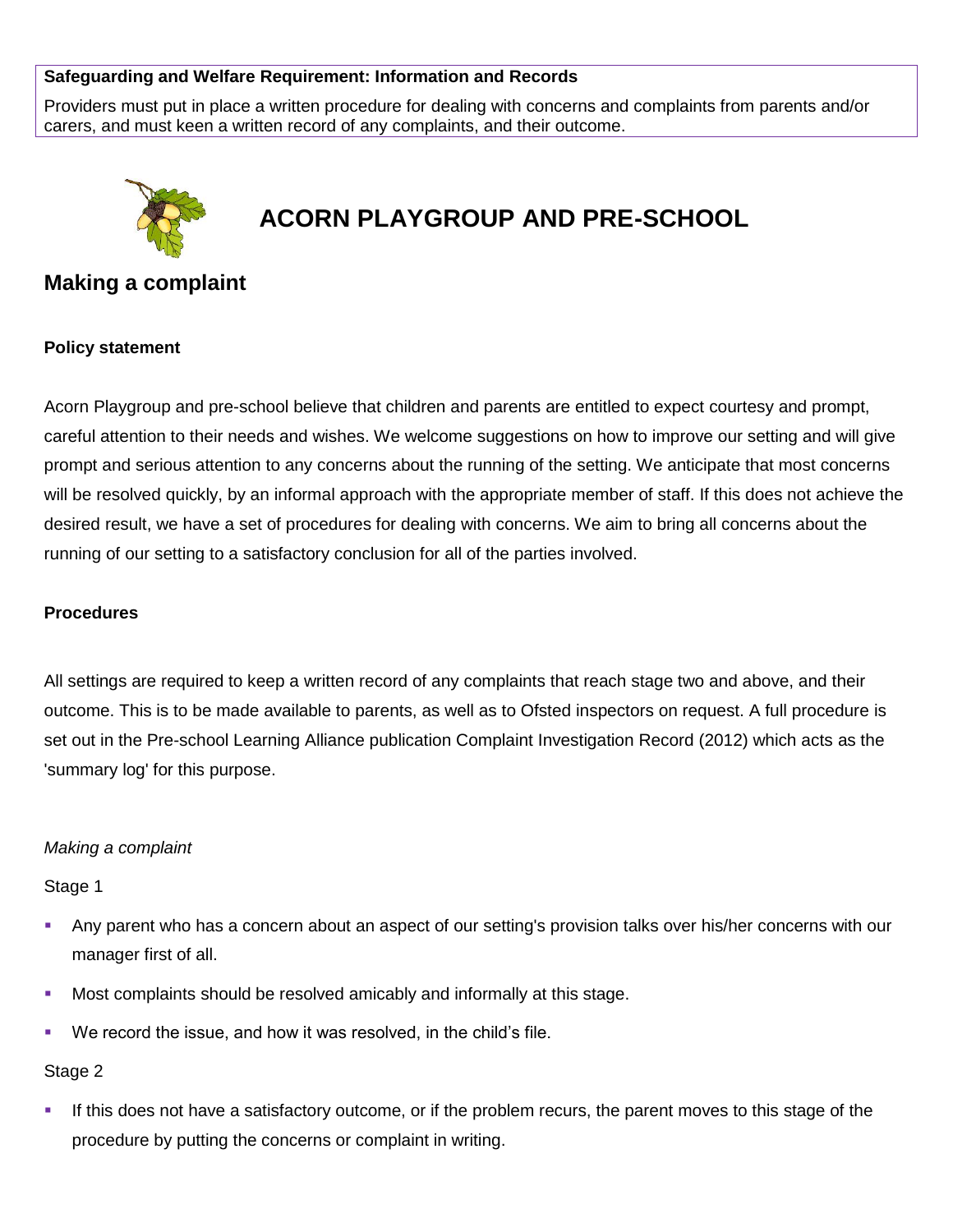- For parents who are not comfortable with making written complaints, there is a template form for recording complaints in the Complaint Investigation Record; the form may be completed us and signed by the parent.
- Our setting stores all information relating to written complaints from parents in the child's personal file. However, if the complaint involves a detailed investigation, our manager may wish to store all information relating to the investigation in a separate file designated for this complaint.
- When the investigation into the complaint is completed, our manager meets with the parent to discuss the outcome.
- We inform parents of the outcome of the investigation within 28 days of him/her making the complaint.
- When the complaint is resolved at this stage, we log the summative points in our Complaint Investigation Record, which is made available to Ofsted on request.

### Stage 3

- If the parent is not satisfied with the outcome of the investigation, he or she requests a meeting with our manager and the chairperson. The parent may have a friend or partner present if they prefer and our manager should have the support of the management team.
- An agreed written record of the discussion is made, as well as any decision or action to take as a result. All of the parties present at the meeting sign the record and receive a copy of it.
- This signed record signifies that the procedure has concluded. When the complaint is resolved at this stage, we log the summative points in our Complaint Investigation Record.

## Stage 4

- **■** If at the stage three meeting the parent cannot reach agreement with us, we invite an external mediator to help to settle the complaint. This person should be acceptable to both parties, listen to both sides and offer advice. A mediator has no legal powers, but can help us to define the problem, review the action so far and suggest further ways in which it might be resolved.
- Staff or volunteers within the Pre-school Learning Alliance are appropriate persons to be invited to act as mediators.
- **•** The mediator keeps all discussions confidential. S/he can hold separate meetings with our staff and the parent, if this is decided to be helpful. The mediator keeps an agreed written record of any meetings that are held and of any advice s/he gives.